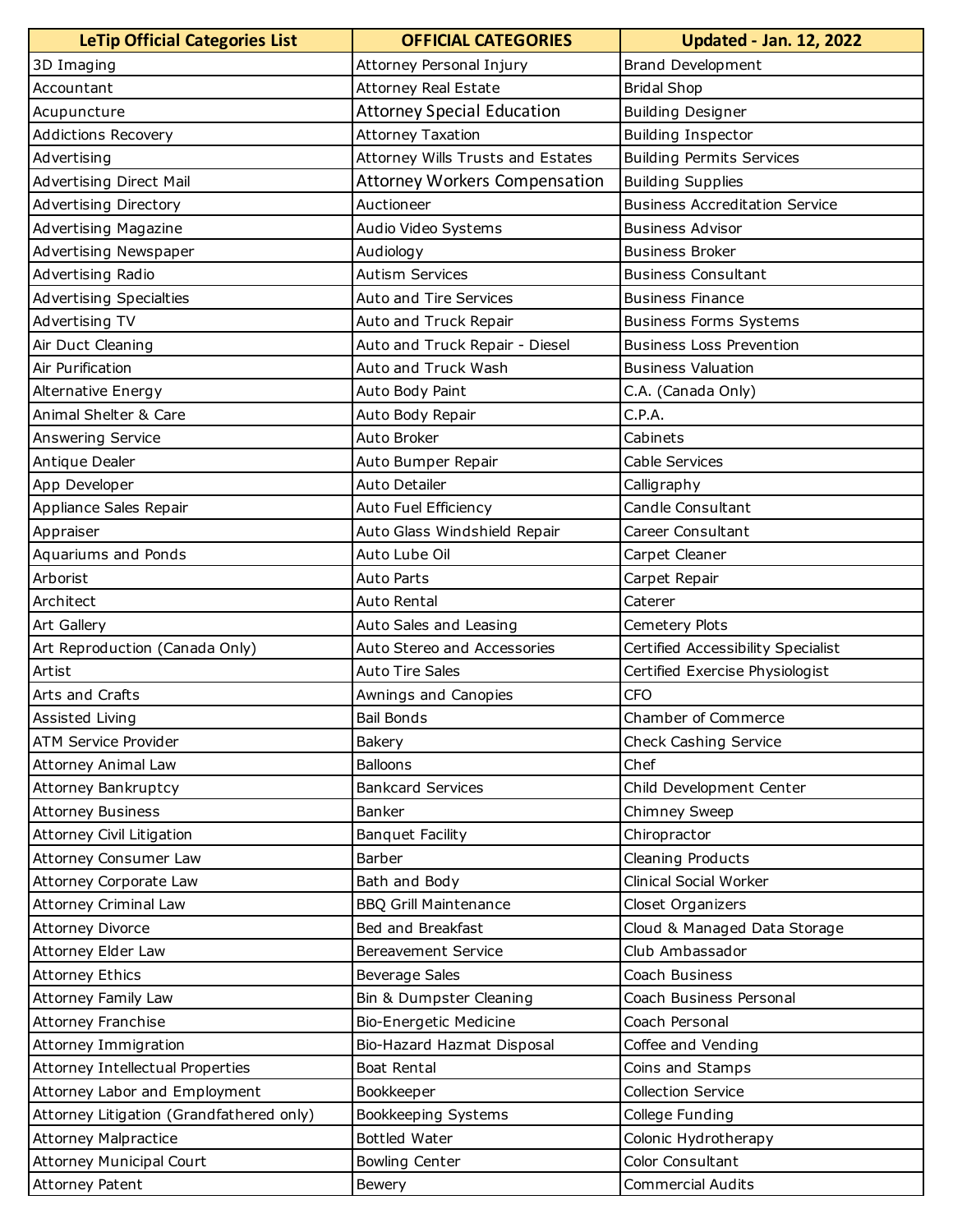| <b>Commercial Cleaning Services</b> | Contractor Supplies               | Divorce Financial Analyst             |  |
|-------------------------------------|-----------------------------------|---------------------------------------|--|
| Commercial Lending                  | Contractor Tile Granite Marble    | Document Imaging                      |  |
| Commercial Truck Sales & Leasing    | Contractor Tub & Tile Resurfacing | Document Shredding                    |  |
| <b>Communications Coach</b>         | Contractor Waterproofing          | Dog Day Care                          |  |
| Community Association Consultant    | Contractor Wood Refinishing       | Doula                                 |  |
| Community Outreach                  | Copiers Fax                       | Driving Instructor                    |  |
| Computer Consultant                 | Copies                            | <b>Drone Services</b>                 |  |
| Computer Hardware Software          | Copywriter                        | Dry Cleaner                           |  |
| <b>Computer Networks</b>            | Corporate Communications          | <b>Dryer Vent Services</b>            |  |
| Computer Printer Repair             | Corporate Events                  | Dumpster Rental                       |  |
| Computer Programmer                 | Corporate Payment Programs        | eCommerce                             |  |
| Computer Repair                     | Corporate Team Building           | Education                             |  |
| Computer Sales                      | Cosmetic Laser                    | <b>Education Consultant</b>           |  |
| Computer Training                   | Cosmetic Surgeon                  | <b>Education Theater</b>              |  |
| Concierge                           | Cost Consultant                   | Elder Care                            |  |
| Concierge Medicine                  | Cost Segregation                  | <b>Elder Care Consultant</b>          |  |
| Confectioner                        | Counter Tops                      | Electrician                           |  |
| Content Restoration & Recovery      | Country Club                      | <b>Electronic Repairs</b>             |  |
| Contractor Asphalt                  | Courier Service                   | Elevator Sales & Maintenance          |  |
| Contractor Builder                  | Court Reporter                    | Embroidery                            |  |
| Contractor Carpenter                | Courtroom Presenter               | Employee Leasing                      |  |
| Contractor Chimney                  | <b>CPR Trainer</b>                | <b>Employment Screening</b>           |  |
| <b>Contractor Commercial Doors</b>  | Credit Restoration                | <b>Employment Service</b>             |  |
| Contractor Concrete                 | Cryotherapy                       | Energy Consultant                     |  |
| <b>Contractor Concrete Sealer</b>   | Cryptocurrency                    | <b>Energy Therapist</b>               |  |
|                                     |                                   | Engineer                              |  |
| <b>Contractor Decks</b>             | Culinary School                   |                                       |  |
| Contractor Decorative               | Custom Basement                   | Engraving                             |  |
| Contractor Demolition               | Custom Clothing                   | Enrolled Agent                        |  |
| Contractor Directory                | Custom Framing                    | Entertainment                         |  |
| Contractor Drywall                  | Cutlery                           | Entertainment Party Rentals           |  |
| <b>Contractor Electrical</b>        | Cyber Security                    | Entertainment Race Car                |  |
| Contractor Electronic Systems       | Dance Instruction                 | <b>Environmental Consultant</b>       |  |
| Contractor Fence                    | Data Backup and Recovery          | <b>Environmental Oil Tank Service</b> |  |
| Contractor Floor Covering           | Dating Service                    | Equipment Sales & Leasing             |  |
| <b>Contractor General</b>           | Day Camp                          | Ergonomic Specialist                  |  |
| Contractor Grout Cleaner            | Day Spa                           | <b>Escrow Agent</b>                   |  |
| Contractor Hardwood Floors          | Debt Arbitrator                   | <b>Essential Oils</b>                 |  |
| Contractor Home Performance         | Debt Consultant                   | Estate Advisor                        |  |
| Contractor Insulation               | Decorative Painter                | <b>Estate Sales</b>                   |  |
| Contractor Landscape                | Decorative Plumbing Supplies      | Esthetician                           |  |
| Contractor Low Voltage              | Delicatessen                      | Event Facility                        |  |
| <b>Contractor Masonry</b>           | Demolition Hauling                | Event Lighting                        |  |
| Contractor Mobility Products        | Dental Hygienist                  | Event Planning                        |  |
| Contractor Painting                 | Dental lab                        | Event Rentals                         |  |
| Contractor Paving                   | Dentist                           | Excavating                            |  |
| Contractor Plumbing                 | Dermatologist                     | <b>Executive Gifts</b>                |  |
| Contractor Pools                    | Design Consultant                 | <b>Executive Offices</b>              |  |
| Contractor Remodeling               | <b>Digital Business Cards</b>     | Eyelash Technician                    |  |
| Contractor Roofing                  | Digital Story Booking             | Factoring Broker                      |  |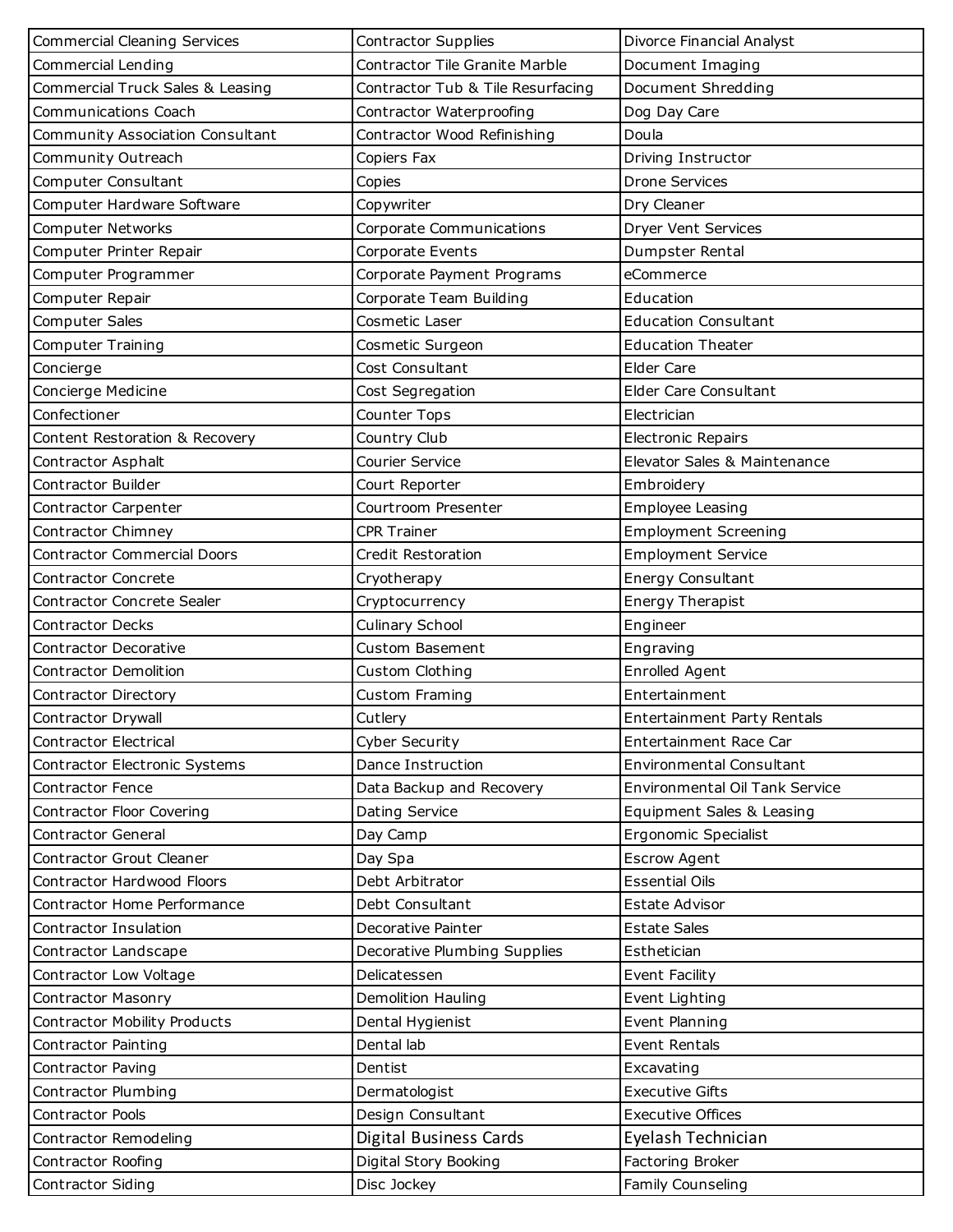| <b>Faux Painter</b>                  | Hauling Service                      | <b>Internet Consultant</b>          |  |
|--------------------------------------|--------------------------------------|-------------------------------------|--|
| Feng Shui Consultant                 | Health Advocate                      | <b>Internet Marketing</b>           |  |
| Fiduciary                            | Health and Fitness                   | Internet Web Design                 |  |
| <b>Financial Advisor</b>             | Health and Nutrition                 | Janitorial Services Commercial (G)  |  |
| Fingerprinting                       | Health and Wellness                  | Janitorial Services Residential (G) |  |
| Fire Extinguisher Sales Service      | <b>Health Care Service</b>           | Janitorial Supplies                 |  |
| Fire Protection                      | Health Coach                         | <b>Jeweler</b>                      |  |
| Firearm Instructor                   | Health Spa                           | Jukebox Repair                      |  |
| Firearm Safety                       | <b>Hearing Aids</b>                  | Junk Removal                        |  |
| <b>Fireplace Sales</b>               | Heating and Air Conditioning         | Kitchen and Bath Design             |  |
| Fitness Center                       | <b>Historical Collectibles</b>       | Kitchen Products                    |  |
| Floor Covering                       | Hitches and Trailer Repairs          | Knitting Clothing                   |  |
| Floor Heating                        | Holiday Lighting                     | Landscape Architect                 |  |
| Flooring Restoration                 | Holistic Health Care                 | Landscape Artificial Grass          |  |
| Florist                              | Home and Property Inspector          | Landscape Design                    |  |
| Food Distributor                     | Home Automation                      | Landscape Maintenance               |  |
| Food Menu Assembly                   | Home Decor                           | Landscape Waterfalls                |  |
| Food Service Equipment               | Home Entertainment                   | Language Translator                 |  |
| Food Specialist                      | Home Health Care                     | Laundromat                          |  |
| Forensic Accountants                 | Home Improvements                    | Lawn Aeration                       |  |
| <b>Foster Care</b>                   | Home Inventory                       | Lawn and Yard Maintenance           |  |
| Franchise Consultant                 | Home Theater Sales                   | Lawn Sprinklers                     |  |
| Freight Services                     | Home Theater Specialist              | Leather and Vinyl                   |  |
| <b>Fuel Sales and Service</b>        | Home Warranties                      | Legal Document Preparation          |  |
| Fund Raising                         | Hormone Replacement                  | Legal Nurse Consultant              |  |
| <b>Funeral Director</b>              | Hospice Care                         | Legal Process Server                |  |
| Furniture                            | <b>Hospital Care Consultant</b>      | Licensed Practical Nurse (LPN)      |  |
| <b>Furniture Rental</b>              | <b>Hospitality Staff</b>             | Lighting                            |  |
| Furniture Restoration                | <b>Hot Tubs</b>                      | Limousine Service                   |  |
| Galvanic Skin, Hair & Scalp treatmnt | Hotel & Restaurant Supplies          | Linen Rental Supply                 |  |
| Garage Doors                         | Hotelier                             | Litigation Support                  |  |
| <b>Generator Sales and Service</b>   | Human Resources                      | Live Scan Fingerprinting            |  |
| Gift Baskets                         | House Sitter                         | Locksmith                           |  |
| Gift Catalog                         | Hyperbaric Oxygen Therapy            | Logistics Management                |  |
| Gift Shop                            | Hypnotherapist                       | Loyalty Program                     |  |
| Glass                                | Ice Cream Parlor                     | Lubricant Manufacture & Sales       |  |
| Glazier                              | Image Consultant                     | Machinists                          |  |
| Global Positioning System            | <b>Immigration Consultant</b>        | Magician                            |  |
| Golf Cart Sales                      | Import Export                        | Mailing Equipment Sales             |  |
| Golf Instructor                      | Information Technology Consulting    | Mailing Services                    |  |
| Golf Pro                             | Ink and Toner                        | Make-Up Artist                      |  |
| <b>Gourmet Spices</b>                | <b>Insurance Commercial</b>          | Make-Up Artist Permanent            |  |
| Graphic Design                       | Insurance Employee Benefits          | Marijuana Dispensary                |  |
| Greeting Card Service                | Insurance Life Health and Disability | <b>Marine Services</b>              |  |
| Gutters                              | <b>Insurance Medicare</b>            | Marketing                           |  |
| Gym Equipment Sales                  | Insurance Property and Casualty      | Marketing Consultant                |  |
| Gym Equipment Service                | <b>Insurance Supplements</b>         | Marketing Elder Law                 |  |
| Hair Stylist                         | <b>Interior Decorator</b>            | <b>Martial Arts</b>                 |  |
| Handyman                             | <b>Interior Design</b>               | Massage Therapist                   |  |
| Hardware (non computer related)      | <b>Interior Plantscape</b>           | Mechanic's Lien                     |  |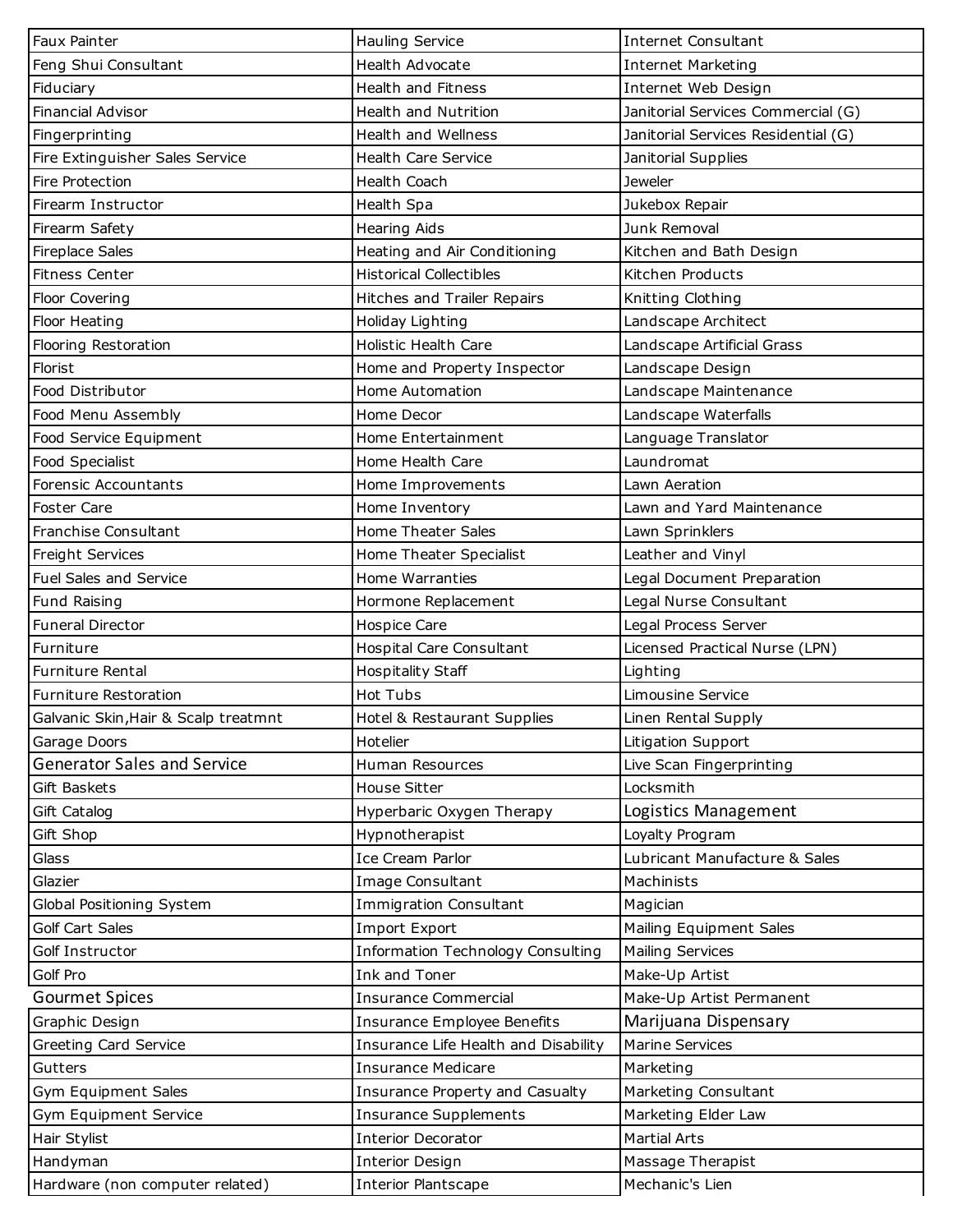| Mediator                           | Parking Lot Maintenance          | Private Jet Charters               |  |
|------------------------------------|----------------------------------|------------------------------------|--|
| <b>Medical Aesthetics</b>          | Party Supplies                   | Private Money Lending              |  |
| <b>Medical Billing</b>             | Patio Furniture                  | Process Server                     |  |
| <b>Medical Equipment</b>           | Payroll Service                  | Prof Employer Organization (PEO)   |  |
| Medical Imaging                    | Pedodontics                      | Professional Interviewer           |  |
| <b>Medical Practice Consultant</b> | Pension Administrator            | Project Management                 |  |
| Medical Spa                        | Peridontist                      | Property Management                |  |
| <b>Medical Transportation</b>      | Personal Assistant               | Property Management Consultant     |  |
| <b>Medicinal Cannabis</b>          | Personal Shopper                 | Property Tax Grievance             |  |
| <b>Memorial Monuments</b>          | Personal Trainer                 | Prosthesis                         |  |
| Mental Health Counselor            | Pest Control                     | Protective Coatings                |  |
| Mergers & Acquisitions             | Pet Boarding                     | Prototype Manufacturing            |  |
| Metal Fabrication                  | Pet Crematory                    | Psychologist                       |  |
| Mold Inspection                    | Pet Food                         | Psychotherapist                    |  |
| Mold Remediation                   | Pet Food Delivery                | Pub/Tavern                         |  |
| Mortgage Loans                     | Pet Grooming                     | Public Adjusters                   |  |
| Moss Removal                       | Pet Shop                         | <b>Public Relations</b>            |  |
| Motorcycle Mechanic                | Pet Sitter                       | Publishing                         |  |
| Moving and Storage                 | Pet Trainer                      | Quiltmaking                        |  |
| Music                              | Pet Waste Removal                | Radio Station                      |  |
| Music Instructor                   | Pharmacy                         | Radon Mitigation                   |  |
| Nail Art                           | Photo Albums                     | Raft Rentals                       |  |
| Nail Care                          | Photo and Image Transfer         | Real Estate Appraiser              |  |
| Neurofeedback Training             | Photo Booths                     | Real Estate Auction Representative |  |
| Non Profit                         | Photo Supplies                   | Real Estate Commercial             |  |
| Notary Public                      | Photographer                     | Real Estate Education              |  |
| Notary Public Mobile               | Physical Therapist               | Real Estate Investment             |  |
| Nursery                            | Physician                        | Real Estate Residential            |  |
| Nursing Home                       | Physician Assistant              | Real Estate Staging                |  |
| <b>Nursing Services</b>            | Physician Internal Medicine      | <b>Recreational Vehicle</b>        |  |
| Nutritionist                       | Physician Naturopathic           | Recruiter                          |  |
| Office Equipment                   | Physician Pain Management        | Recycled Rubber Mulch              |  |
| Office Fragrancing                 | Piano Service                    | Recycling                          |  |
| Office Furniture                   | Picture Framing                  | Reflexologist                      |  |
| Office Leasing                     | Pilates Instructor               | Regenerative Medicine              |  |
| Office Supplies                    | Pilot Instructor                 | Reiki                              |  |
| <b>Office Water Services</b>       | Pizza Delivery                   | Research Services                  |  |
| Oil and Gas Development            | Plants                           | Residential Cleaning Services      |  |
| Ophthalmologist                    | Plastic Fabrication              | Residential Fragrancing            |  |
| Optician                           | Plastic Surgeon                  | Resort                             |  |
| Optometrist                        | Podiatrist                       | Restaurant Casual Dining           |  |
| Oral Surgeon                       | Point of Sale (POS) System       | Restaurant Fine Dining             |  |
| Organizer                          | Pool Service                     | Restoration Damage and Cleanup     |  |
| Ornamental Iron Welding            | Post OP Recovery Center          | Resume & Cover Letter Service      |  |
| Orthodontist                       | Power Washing                    | Retail                             |  |
| Osteopathy Medicine (Canada)       | Precious Metal & Diamond Advisor | Retail Apparel                     |  |
| Packaging Shipping                 | Precious Metals Buyer            | Retail Athletic Footwear           |  |
| Pageant Consultant                 | Printer                          | <b>Retail Batteries</b>            |  |
| Paper Supplies                     | Printer Repair                   | Retail Beauty Supplies             |  |
| Paralegal                          | Private Investigator             | Retail Bicycles                    |  |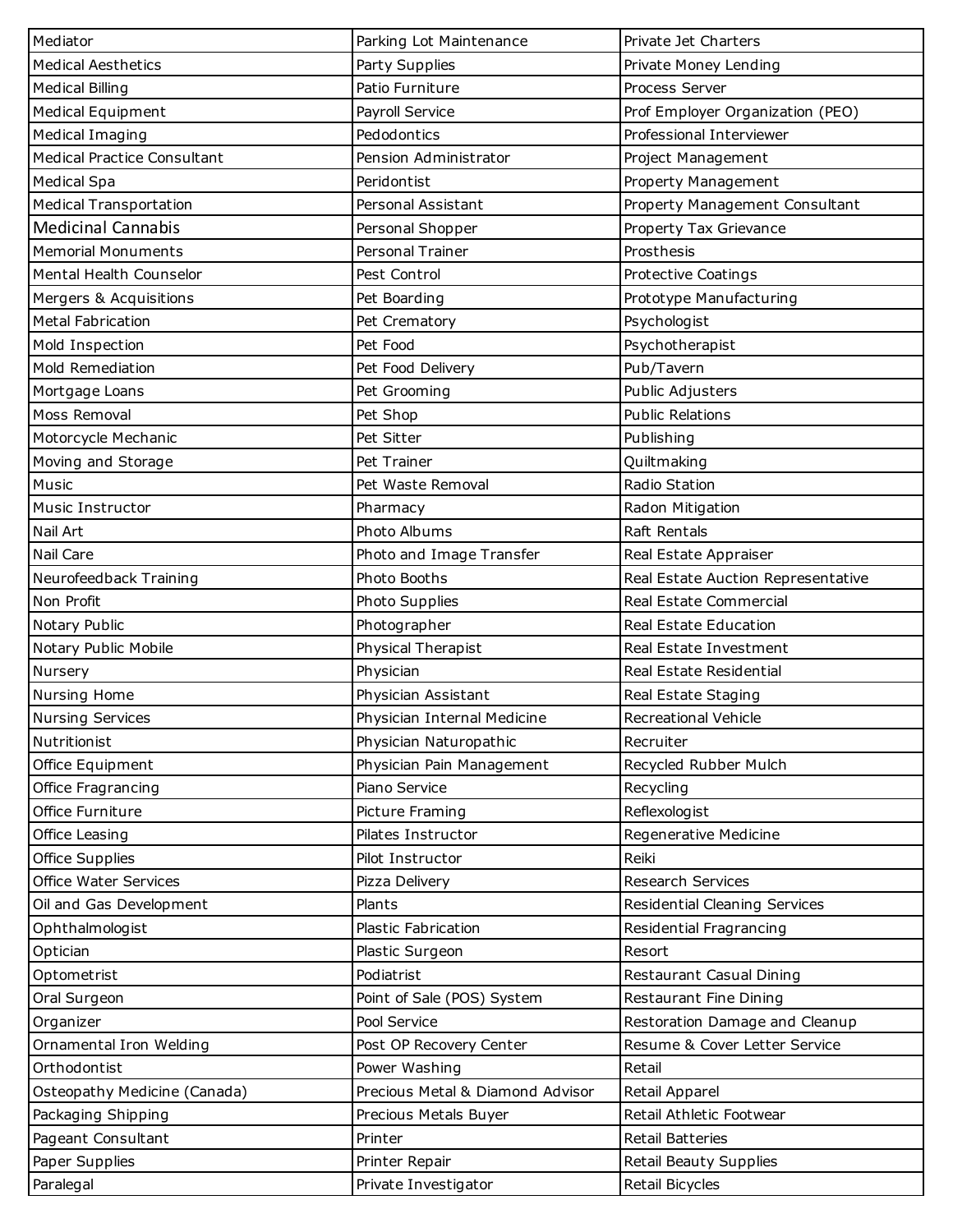| Retail Book Store             | Self Directed IRA               | Therapist Laser                |  |
|-------------------------------|---------------------------------|--------------------------------|--|
| Retail Candy Bouquet          | Senior Relocation Specialist    | Thermographer                  |  |
| Retail Caskets and Urns       | Senior Transportation Service   | Third Party Administrator      |  |
| Retail Cigar Lounge           | Service Station                 | Thrift Store                   |  |
| <b>Retail Coffee</b>          | Sewer and Septic                | <b>Ticket Broker</b>           |  |
| Retail Firearms and Supplies  | Sewing Machines                 | Tile and Marble Sales          |  |
| Retail Formal Wear            | Shooting Range                  | <b>Title Insurance</b>         |  |
| Retail Frozen Desserts        | Shower and Tub Enclosures       | <b>Towing Service</b>          |  |
| Retail Frozen Meat            | Signs Banners                   | Toxic Compounds Removal        |  |
| Retail Furniture              | Ski and Snowboard Training      | <b>Toxic Compounds Testing</b> |  |
| <b>Retail Golf</b>            | <b>Skin Care Cosmetics</b>      | <b>Tradeshow Planning</b>      |  |
| Retail Grocery                | Sleep Consultant                | Transmissions                  |  |
| Retail Handbags               | Small Engine Repair and Service | <b>Travel Agent</b>            |  |
| Retail Jewelry                | Smog Check                      | <b>Travel Specialist</b>       |  |
| Retail Juice Bar              | Soap Supply                     | <b>Tree Service</b>            |  |
| Retail Lingerie               | Social Media Consultant         | <b>Trophies Engraving</b>      |  |
| Retail Luxury Linens          | Social Media Marketing          | Tupperware                     |  |
| <b>Retail Mattress</b>        | Social Media Photo Printer      | <b>Tutoring Services</b>       |  |
| Retail Olive Oil              | Social Worker                   | TV Repairs and Service         |  |
| Retail Paint Store            | Software Development            | Uniform Service                |  |
| Retail Photo Gifts            | Solar Energy Systems            | Upholstery                     |  |
| Retail Plumbing Fixtures      | Speech & Dictation Instructor   | <b>Utility Trailer Sales</b>   |  |
| Retail Pool and Spas          | Speech Pathologist              | Vacuum Cleaners                |  |
| Retail Precast Concrete       | Spiritual Medium                | <b>Valet Services</b>          |  |
| <b>Retail Pretzels</b>        | Sporting Goods                  | <b>Veganic Farming</b>         |  |
| Retail Self-Defense           | Sports Marketing                | Vending Machines               |  |
| Retail Shelving               | Sports Memorabilia              | Venture Capital                |  |
| Retail Ski Shop               | <b>Stained Glass</b>            | Veterinarian                   |  |
| Retail Specialty Footwear     | Stairs & Railings               | Video Production               |  |
| <b>Retail Specialty Items</b> | Stone Care                      | Videographer                   |  |
| <b>Retail Trade Uniforms</b>  | Storage                         | Virtual Assistant              |  |
| Retirement Community          | <b>Structural Engineer</b>      | <b>Virtual Tours</b>           |  |
| Roof Maintenance              | <b>Structured Cabling</b>       | Voice Coach                    |  |
| Running Coach                 | Student Loan Reviewer           | Voice Talent                   |  |
| RV Sales and Leasing          | Stump Grinding                  | Wallcovering                   |  |
| Safety Apparel and Equipment  | Sunroom Prefab Installations    | <b>Waste Services</b>          |  |
| Safety Consultant             | <b>Surface Treatment</b>        | Water Damage Prevention        |  |
| Sales Training                | Surveyor                        | <b>Water Purification</b>      |  |
| Salon                         | Swim Lessons                    | <b>Water Solutions</b>         |  |
| Salt Cave Therapy             | Table Game Services             | Waxing                         |  |
| Sandblasting                  | <b>Tailor Seamstress</b>        | Wedding Officiant              |  |
| Sanitizing Services           | Tanning Salon                   | Weight Control                 |  |
| Scrapbook                     | <b>Tattoo Artist</b>            | <b>Welcoming Service</b>       |  |
| Screen Printing               | Tax Preparation                 | Welder                         |  |
| Screens                       | Team Building                   | Well Drilling                  |  |
| Search Engine Optimization    | Telecommunications              | Wholesale Lending              |  |
| <b>Secretarial Services</b>   | Telemarketing                   | Wildlife Control               |  |
| Security Consultant           | Telephone Systems               | Window Cleaning                |  |
| Security Guard Service        | Tennis Instructor               | <b>Window Coverings</b>        |  |
| Security Systems              | Text Message Marketing          | <b>Window Tinting</b>          |  |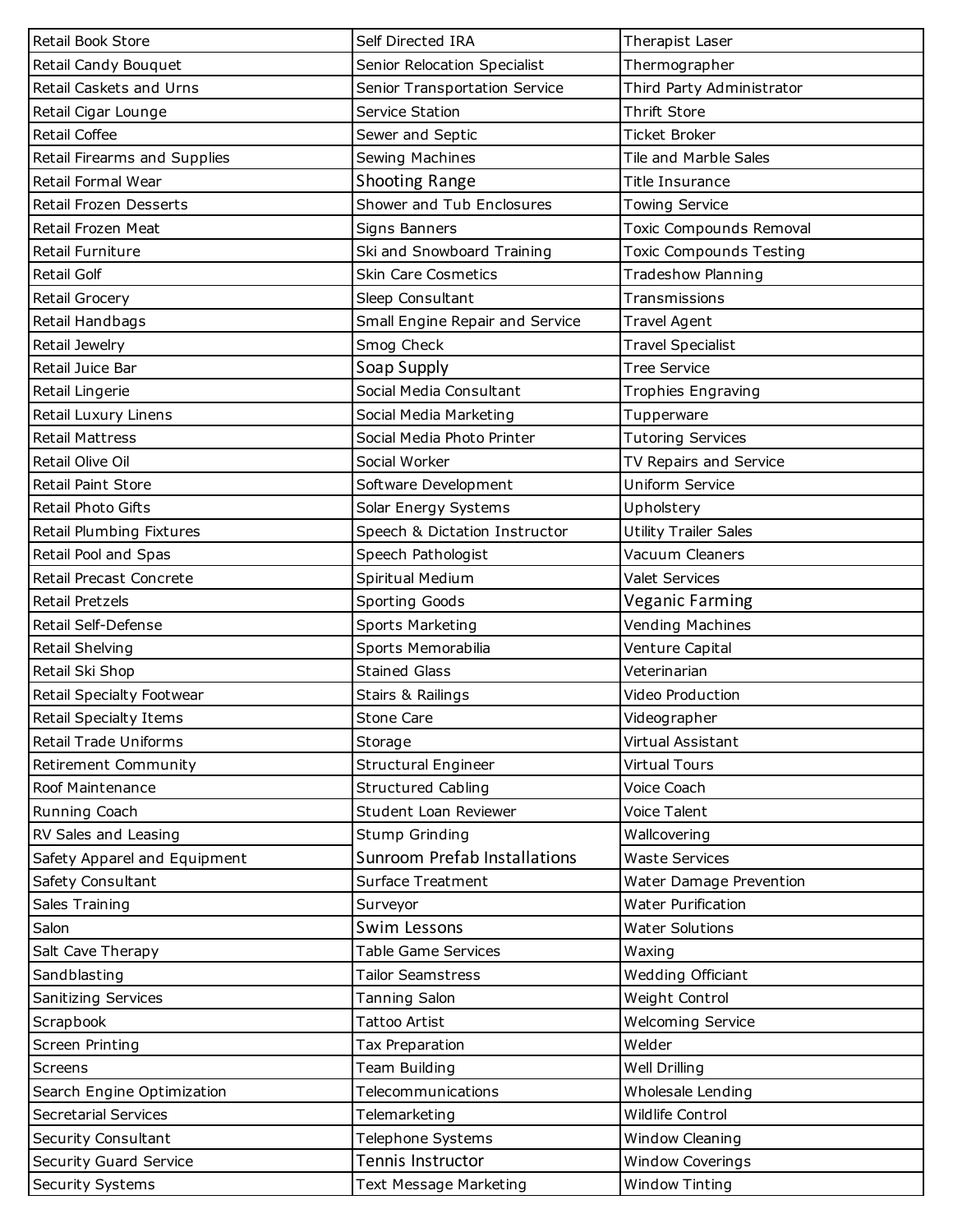| <b>Updated - Jan. 12, 2022</b> |  |  |  |
|--------------------------------|--|--|--|
|--------------------------------|--|--|--|

| Window Treatment Cleaning | <b>Updated - Jan. 12, 2022</b> |
|---------------------------|--------------------------------|
| <b>Windows and Doors</b>  |                                |
| Wine and Spirits          |                                |
| Wine Consultant           |                                |
| Wireless Communications   |                                |
| Wiring Install and Repair |                                |
| Woodworking               |                                |
| Writer                    |                                |
| Yacht Sales and Leasing   |                                |
| Yoga Instructor           |                                |